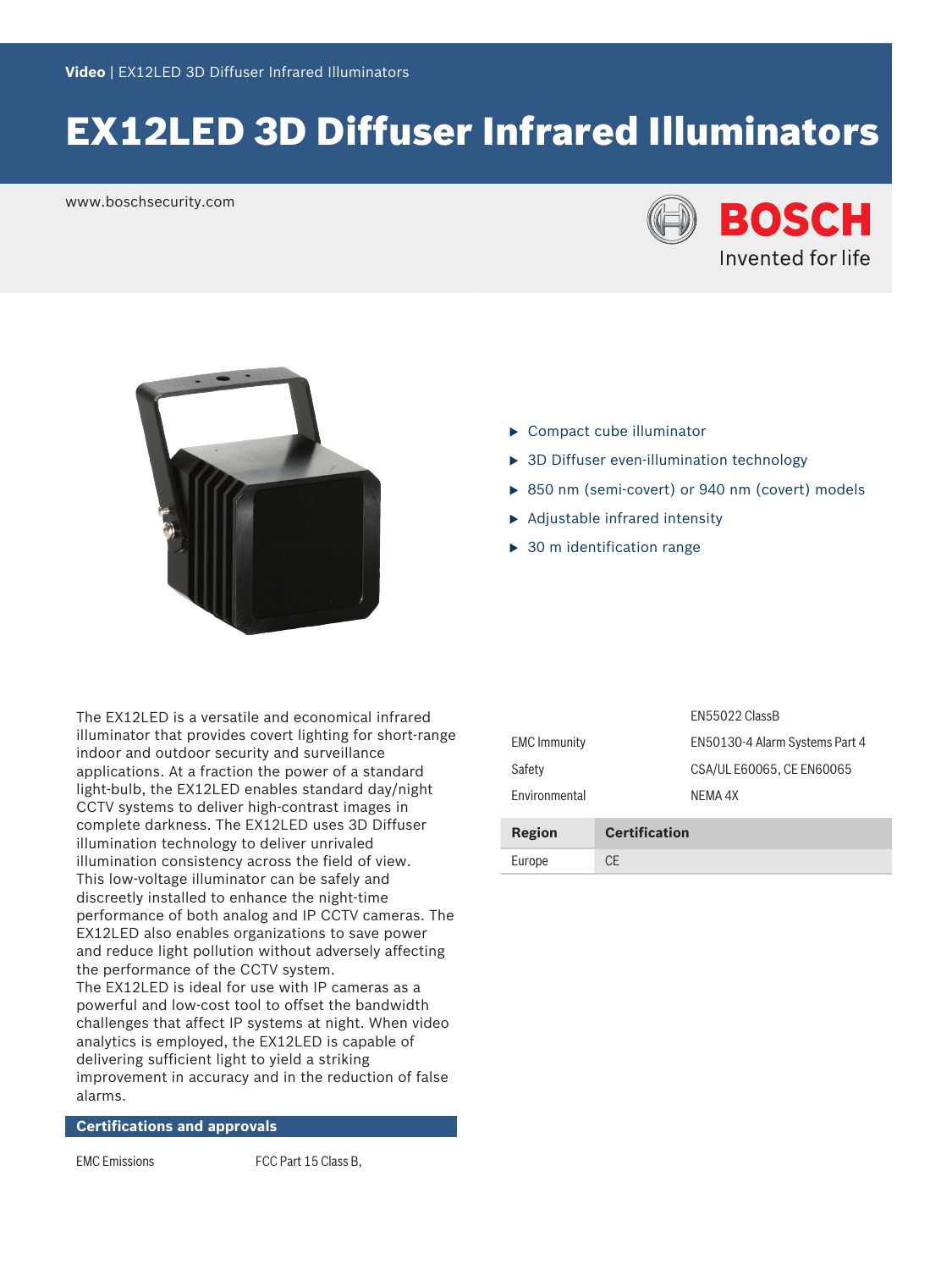# **Installation/configuration notes**

### **Application**



Hardware included to mount directly to Dinion and Dinion IP.

# **Technical specifications**

| Model                  | EX12LED-3BD-8W                    | EX12LED-3BD-8M        |  |  |
|------------------------|-----------------------------------|-----------------------|--|--|
| <b>LED Type</b>        | 850 nm                            | 850 nm                |  |  |
| <b>LED Beam Angles</b> | $60^\circ$ wide                   | $30^\circ$ medium     |  |  |
| Range                  | $15 \text{ m}$ (50 ft)            | 30 m (100 ft)         |  |  |
| <b>HEOV</b>            | 17 m (56 ft)                      | 16 m (53 ft)          |  |  |
| Model                  | <b>FX12LFD-3BD-9W</b>             | <b>FX12LED-3BD-9M</b> |  |  |
| <b>LED</b> Type        | 940 nm                            | 940 nm                |  |  |
| <b>LED Beam Angles</b> | $60^\circ$ wide                   | $30^\circ$ medium     |  |  |
| Range                  | 7 m (23 ft)                       | 15 m (50 ft)          |  |  |
| <b>HFOV</b>            | 8 m (26 ft)                       | 8 m (26 ft)           |  |  |
| <b>IR Control</b>      | Adjustable IR intensity           |                       |  |  |
| Day/night switch       | Photocell, sensitivity adjustable |                       |  |  |
| <b>Flectrical</b>      |                                   |                       |  |  |
| Power Supply           | 12 - 24 VDC or VAC                |                       |  |  |
| Power Draw             | 9 W                               |                       |  |  |

# **Mechanical**

| Housing             | Aluminum, black                         |
|---------------------|-----------------------------------------|
| <b>Front Window</b> | Optical acrylic                         |
| Mount               | 1/4-inch-20 thread at bottom and rear   |
| U-Bracket           | Standard with 1/4-inch-20 bolt included |
| Dimension (WxDxH)   | 74 x 70 x 70 mm (2.9 x 2.8 x 2.8 in)    |
| Weight              | $454 g (1.0$ lbs)                       |

# **Environmental**

| Operation         | $-50^{\circ}$ C to +60 °C ( $-58^{\circ}$ F to +140 °F) |
|-------------------|---------------------------------------------------------|
| Temperature Range |                                                         |

### **Ordering information**

#### **EX12LED‑3BD‑8M Infrared Illuminator**

EX12LED IR Illuminator, 850 nm, 30 deg beam Order number **EX12LED-3BD-8M**

#### **EX12LED‑3BD‑8W Infrared Illuminator**

EX12LED, IR Illuminator, 850 nm, 60 deg beam Order number **EX12LED-3BD-8W**

### **EX12LED‑3BD‑9M Infrared Illuminator**

EX12LED IR Illuminator, 940 nm, 30 deg beam Order number **EX12LED-3BD-9M**

#### **EX12LED‑3BD‑9W Infrared Illuminator**

EX12LED, IR Illuminator, 940 nm, 60 deg beam Order number **EX12LED-3BD-9W**

# **Accessories**

**UPA-2420-50 Power Supply** 220 VAC, 50 Hz, 24 VAC, 20 VA Out Order number **UPA-2420-50**

#### **UPA-2430-60 Power Supply**

120 VAC, 60 Hz, 24 VAC, 30 VA Out Order number **UPA-2430-60**